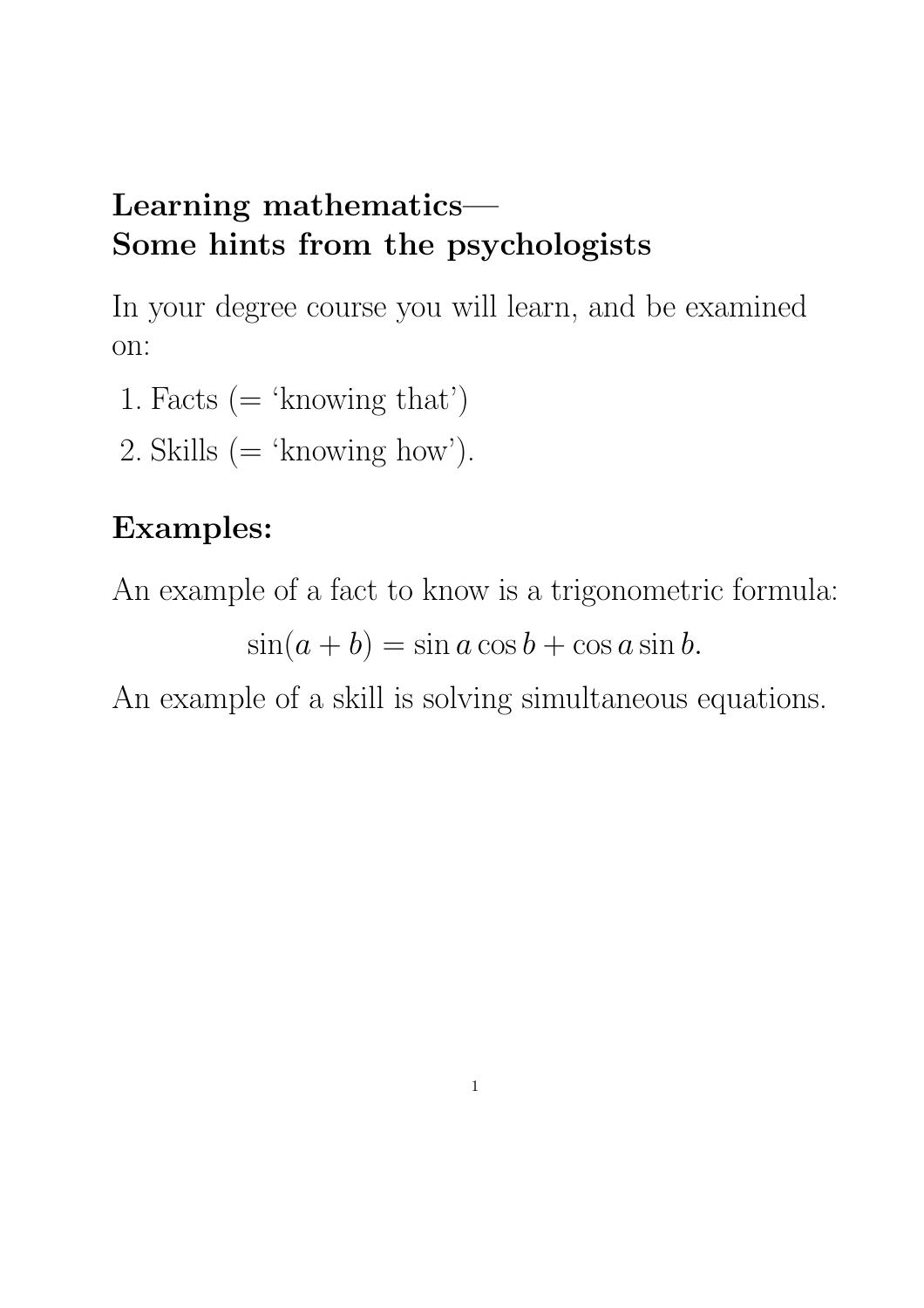### **Learning facts**

## **Hint 1.**

As a human being, you have only one reliable way of learning facts: Connect them to other facts and things.

The connections can be of any kind you find helpful:

- 1. picture images
- 2. sound and rhythm
- 3. logical structure (look for the words 'and', 'not', 'if *...*then', 'all/every', 'there exists/for some')
- 4. other mathematical ideas

We strongly recommend the third and fourth kinds of connection, because they will help you use the facts later.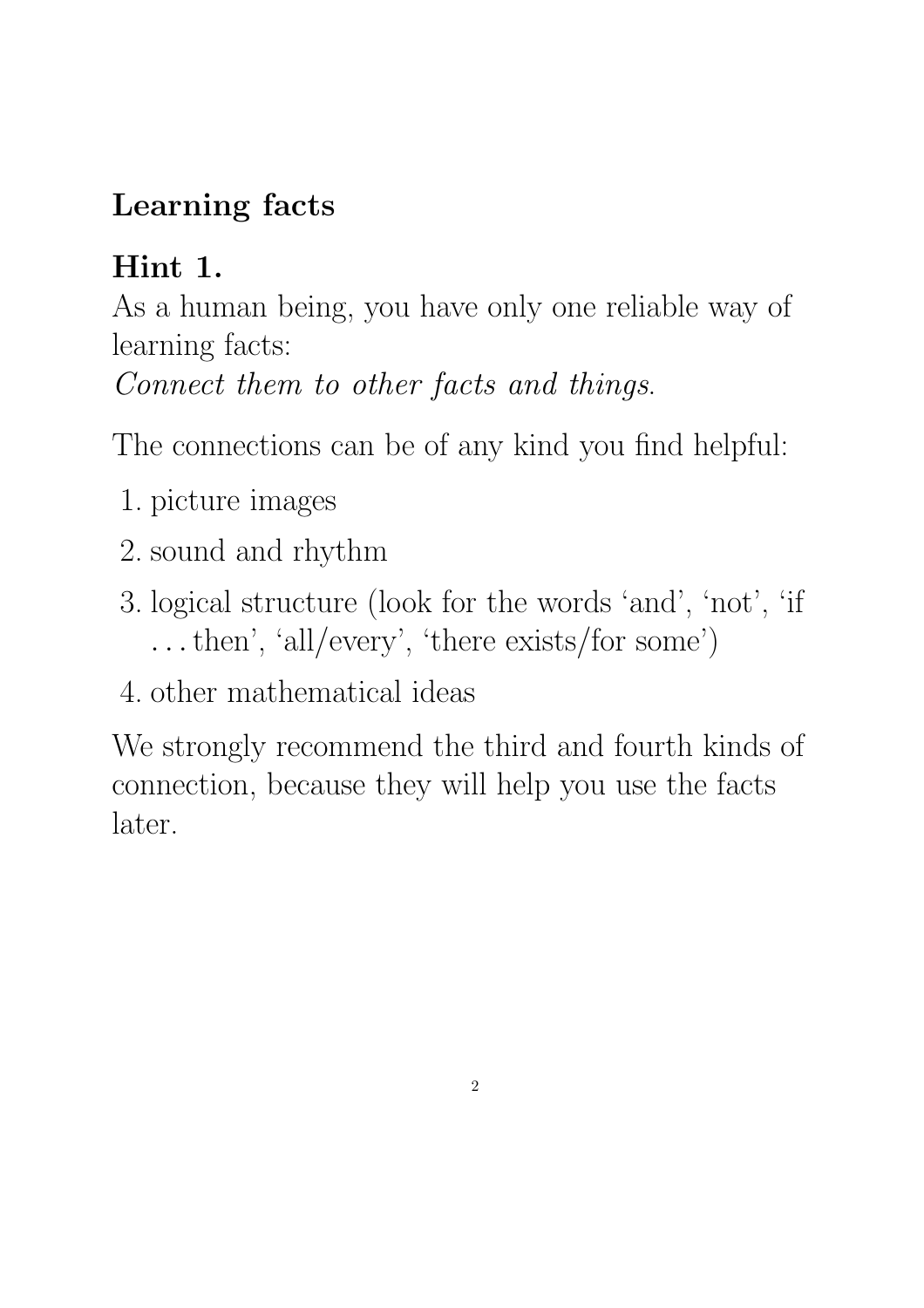### **Hint 2.**

'Trying to learn' facts is completely useless. If you make connections without trying to learn, you learn.

If you try to learn but don't make connections, you don't learn.

#### **Hint 3.**

The lectures are full of facts.

But most of these facts are not for learning. Never try to memorise whole sections of lecture notes.

Instead look for the facts that you need to remember. The lecturer will point out some of these.

You should remember *definitions* and *theorems*.

Don't learn *examples* unless the lecturer says you should.

They have a different purpose (read on).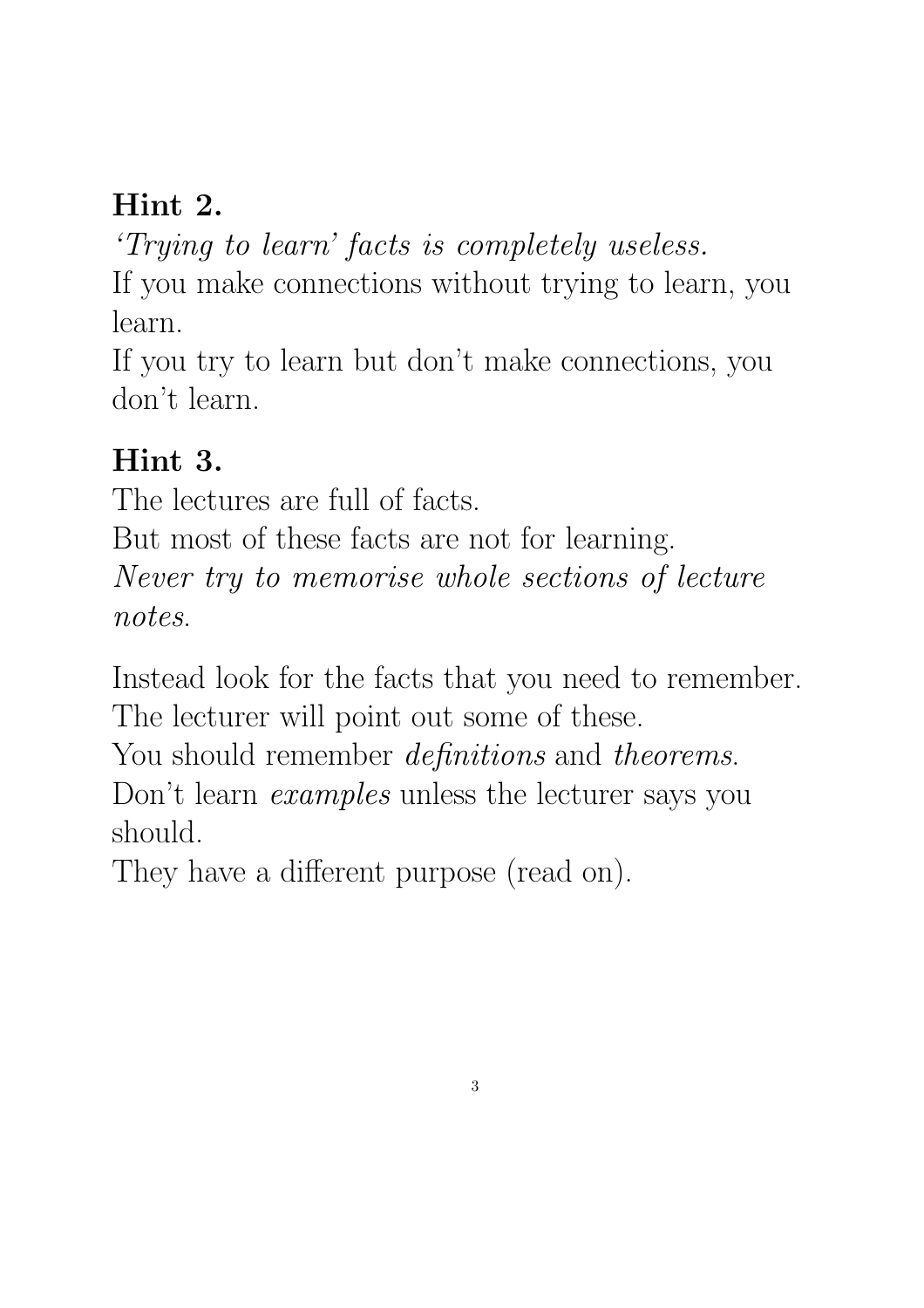## **Learning a skill**

There are two stages in learning a skill.

The *first stage* is to have the rules in front of you and follow them.

Examples in the lectures are meant to help you with this.

The *second stage* is where you can do the task automatically, without having to refer back to the rules for each step.

You should always be aiming for the second stage. (In fact it uses different parts of your brain from the first stage.)

Human beings have only one way of getting from the first stage to the second, namely

### **Hint 4.**

Do lots of examples—not just the ones that the lecturer sets you.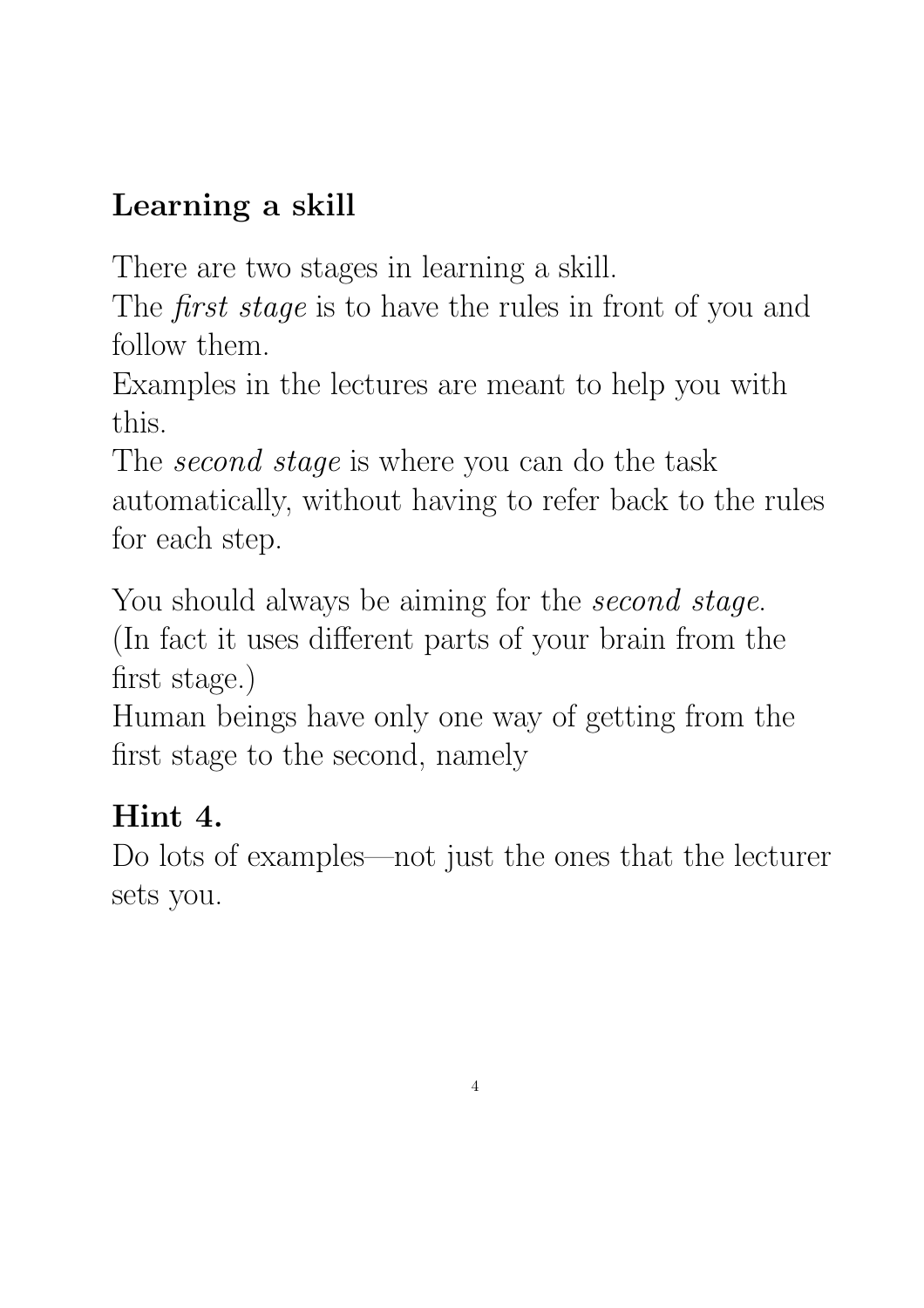#### **Hint 5.**

Watching somebody else do examples, and copying out other people's solutions, are completely useless for learning a skill.

At best they can tell you the rules, or show you where you were going wrong.

They will never get you anywhere near the second stage of learning.

Every skill builds on earlier, simpler ones.

If you can't learn a skill, it may be either because you can't do one of the steps involved,

or because you don't know how to fit the steps together. It's up to you to work out exactly what your problem is.

### **Hint 6.**

Identifying your difficulty is half way to solving it.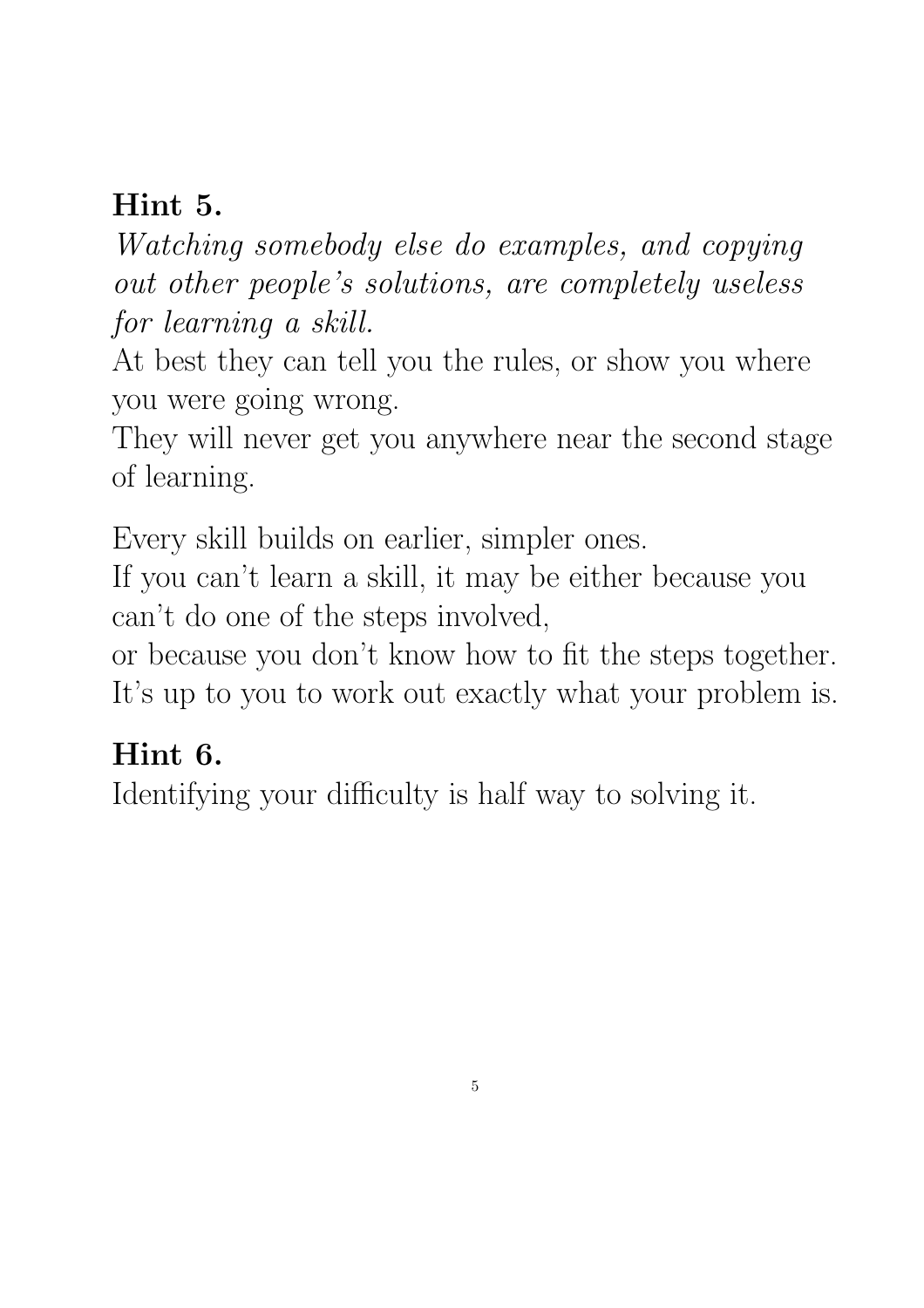When you ask for advice, it should always be

'I can get this far, but then I'm stuck because *...* ', or maybe

'When I follow the rules like this, I get the wrong answer'.

It should NEVER EVER be:

'I still can't do this kind of problem. Please do some more examples for me.'

I repeat:

It should NEVER EVER be:

'I still can't do this kind of problem. Please do some more examples for me.'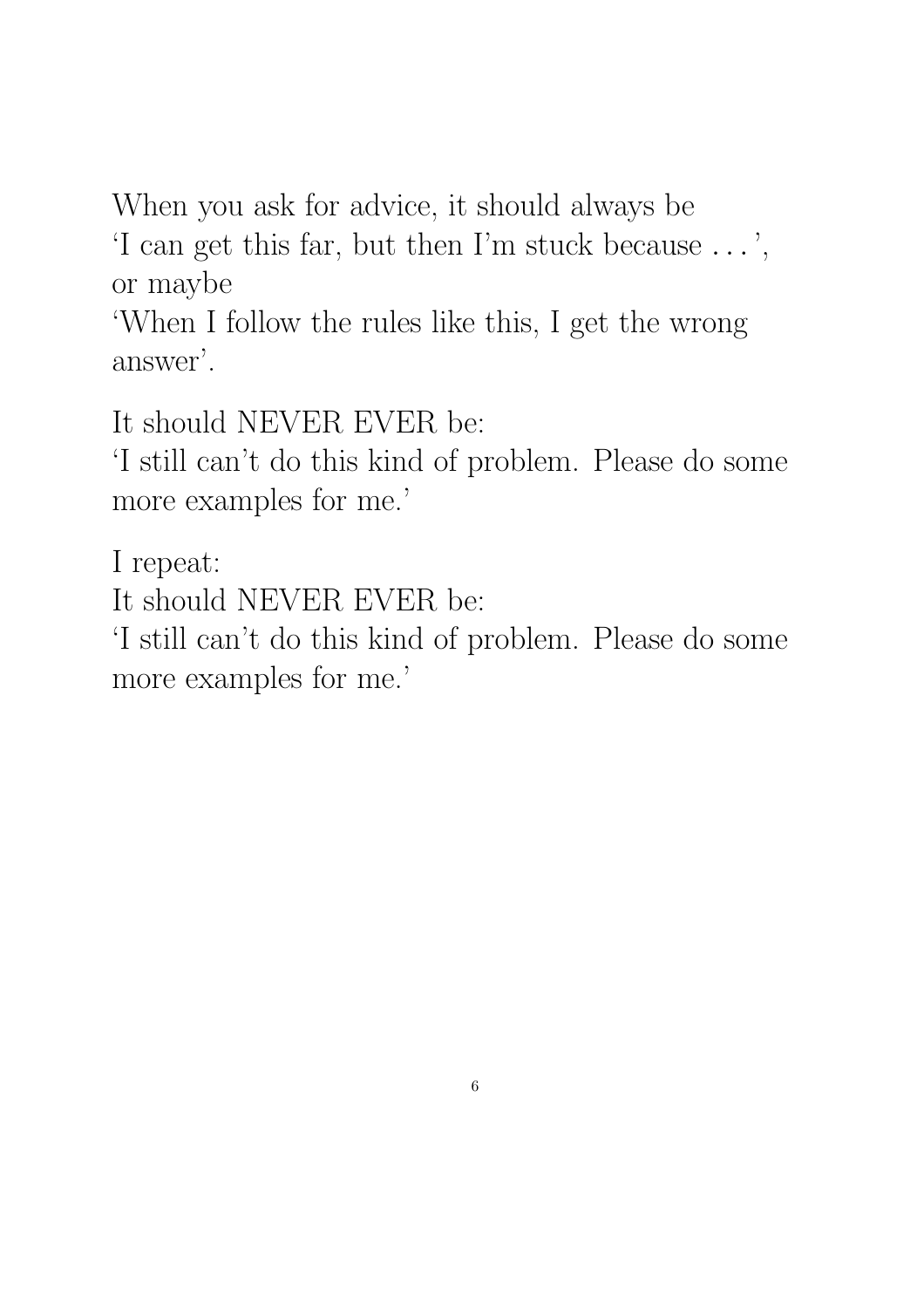# **Learning proofs**

Sometimes you will be asked in exams to reproduce proofs given in lectures.

This is an unfortunate byproduct of our system of written exams; it is neither good for you nor a reliable test of your abilities.

(The East European system of oral examinations doesn't have this problem, but it has others.) To make the best of a bad job:

# **Hint 7.**

Don't try to learn a proof word by word.

Instead try to learn its shape,

starting with the overall shape (e.g. the proof falls into three parts)

and gradually working down to the details.

This takes time. Don't leave it all to revision.

It's important that you find the shapes, though the lecturer should give hints.

As you get more experience, you should become better at noticing the shapes that matter.